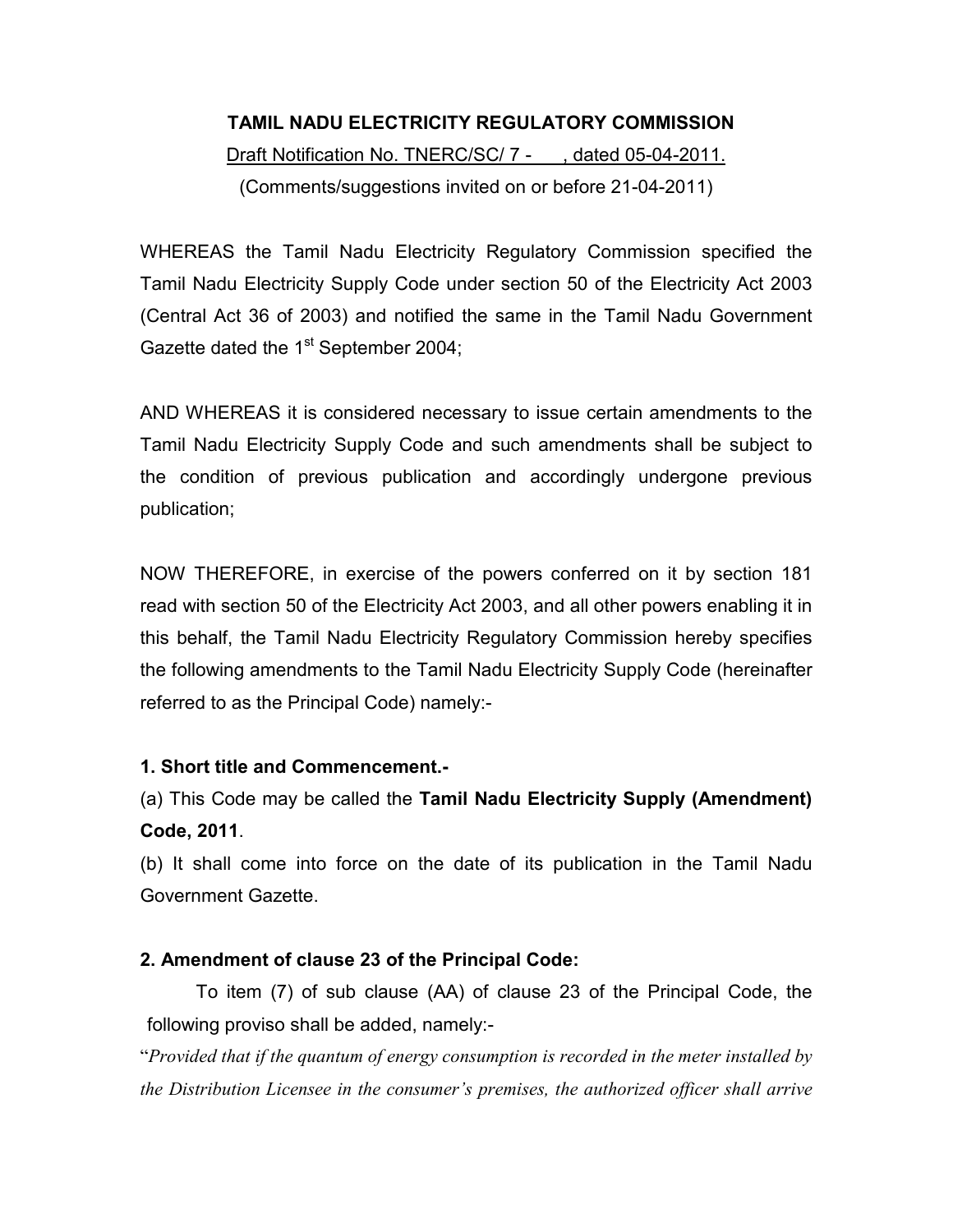such energy consumption as per the assessment formula given in Form 8-A in Appendix to this Code"

#### 3. Amendment to the Appendix of the Principal Code:

In the Appendix of the Principal Code, after Form-8, the following Form shall be inserted, namely:-

#### "Form 8-A

 $[ (See proviso of clause 23 (AA) (7) ]$ 

## FORMULA TO ASSESS THE QUANTUM OF MISUSED ENERGY IN THE CASE OF USE OF ELECTRICITY FOR THE PURPOSE OTHER THAN FOR WHICH THE USAGE OF ELECTRICITY WAS AUTHORIZED AS REFERRED IN SECTION 135 (1)(e) OF THE ELECTRICITY ACT 2003

#### (i) Ouantum of misused energy,  $U = a x(b/c)$  kWh

where

- a Total consumption recorded during the preceding period of existence of such violations limited to a specified period
- $b$  misused load found at the time of inspection
- $c$  total connected load found at the time of inspection

#### (ii) Penal charges on account of unauthorized use of energy

 $= (2 x U x d) - (U x e)$ 

where

U - Quantum of misused energy, kWh

d - Tariff of unauthorized use

e - Tariff of authorized use

### (iii) Period of unauthorized use

The authorized officer may take into account the following and arrive at the least period (duration) of theft:

- (a) for the period of twelve months
- (b) for the period from the date of prior inspection if any by the licensee's officer to the date of detection